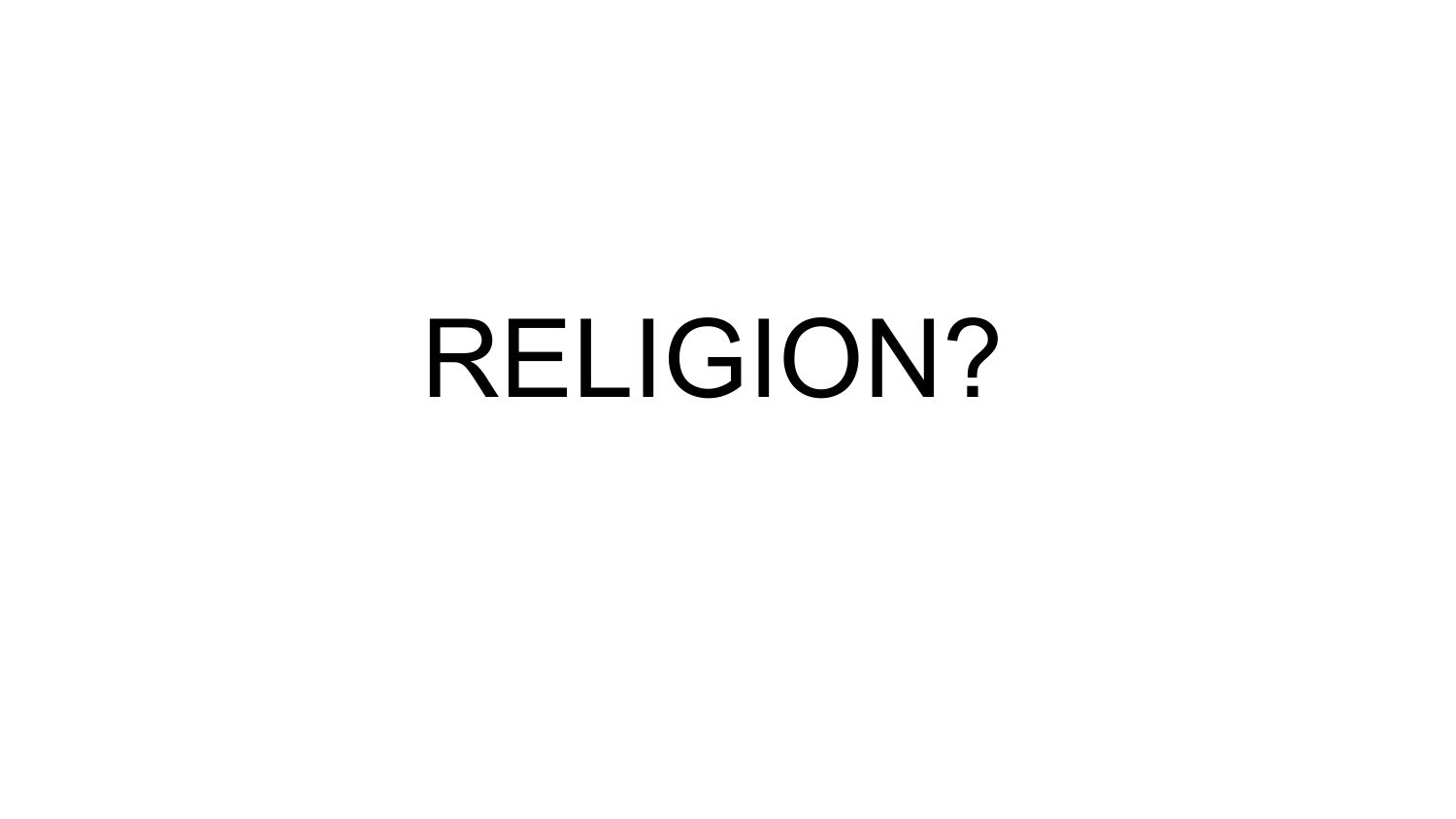#### System of ideas/writings/holy person... God connection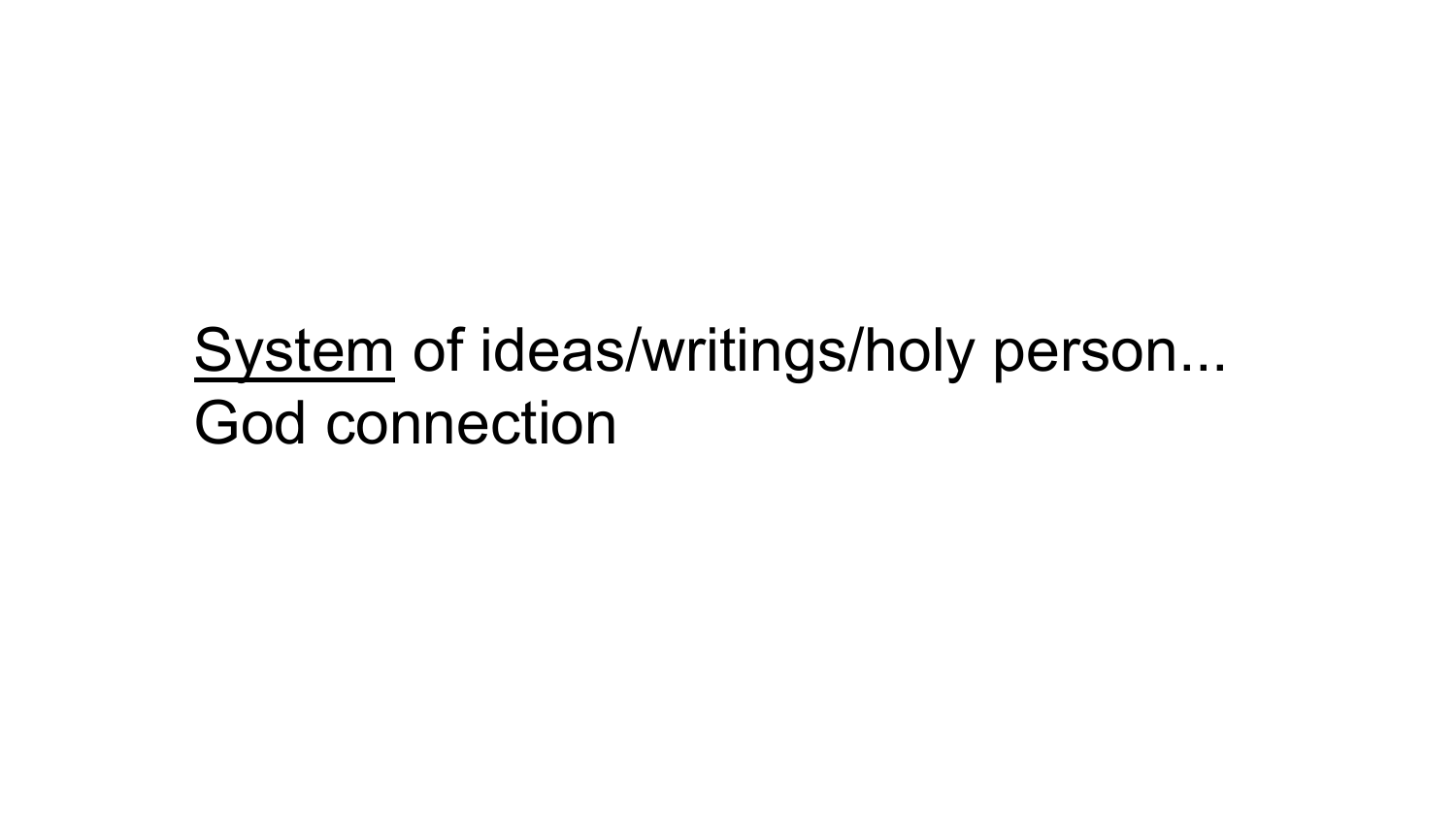Ritual, ceremony, pilgrimage, prayer, etc. Attached to worship/spiritual rewards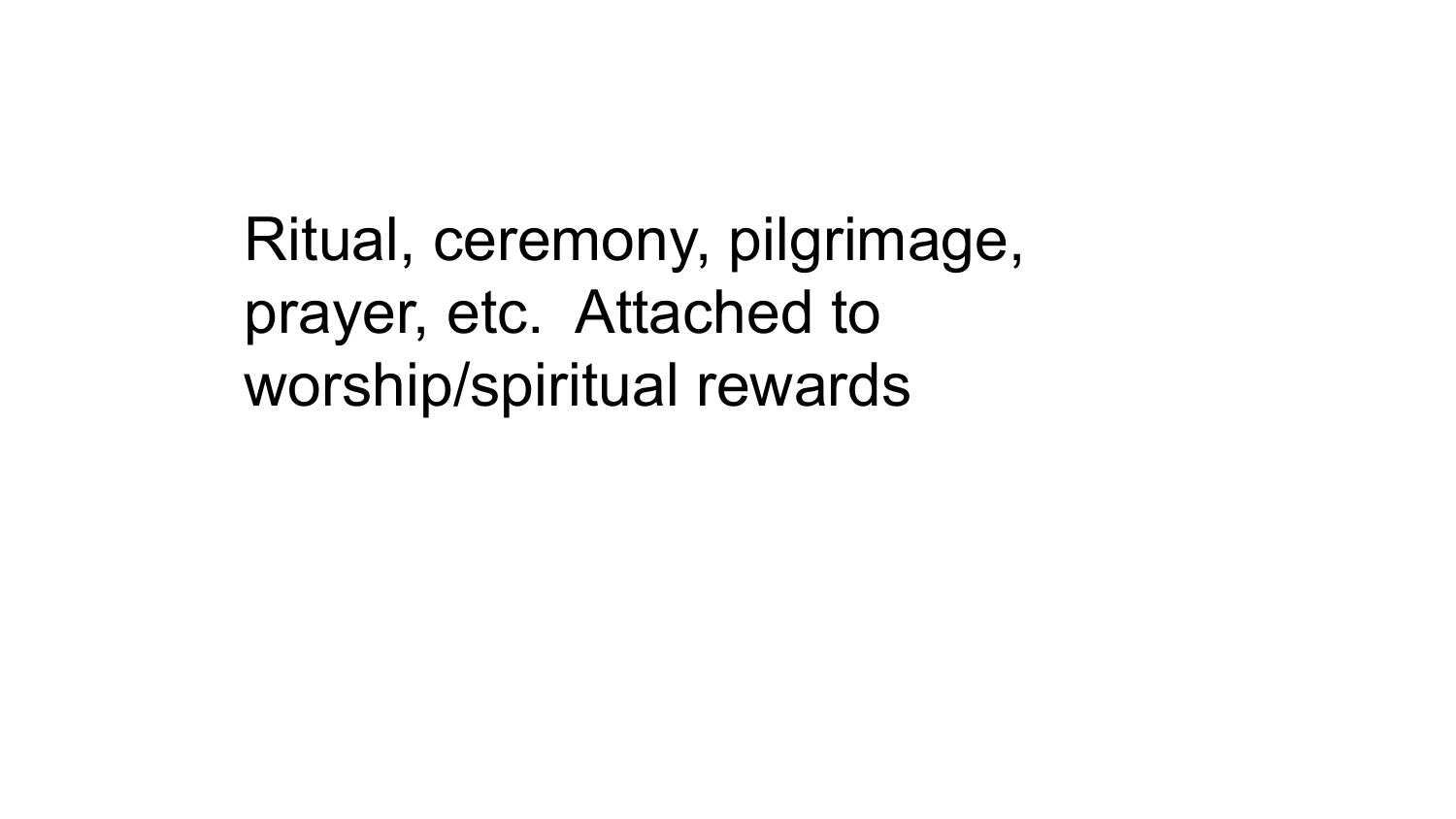Personal beliefs regarding God, morals, after life, etc.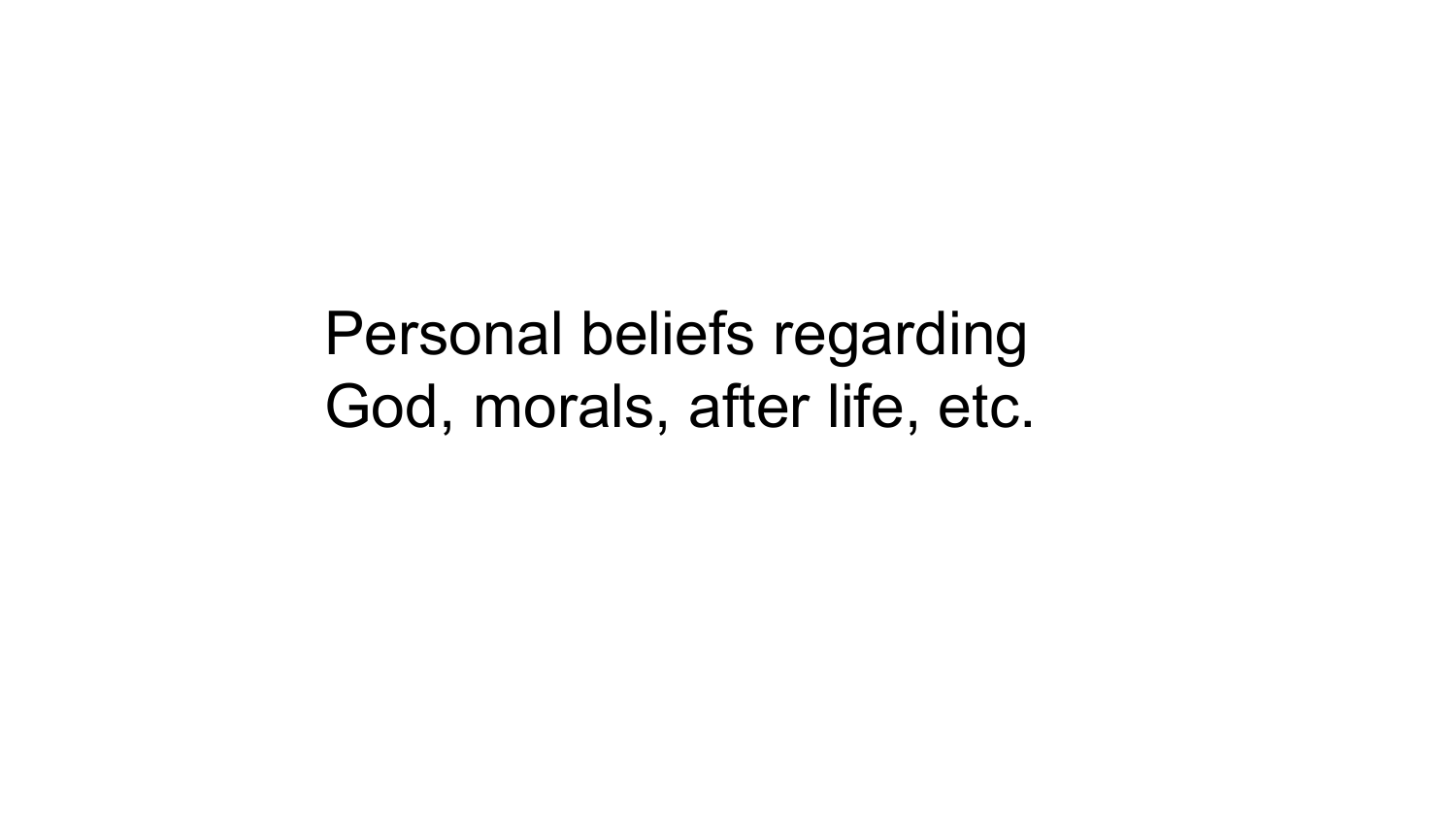They can testify that I lived as a Pharisee, according to the strictest sect of our religion *(Acts 26:5).*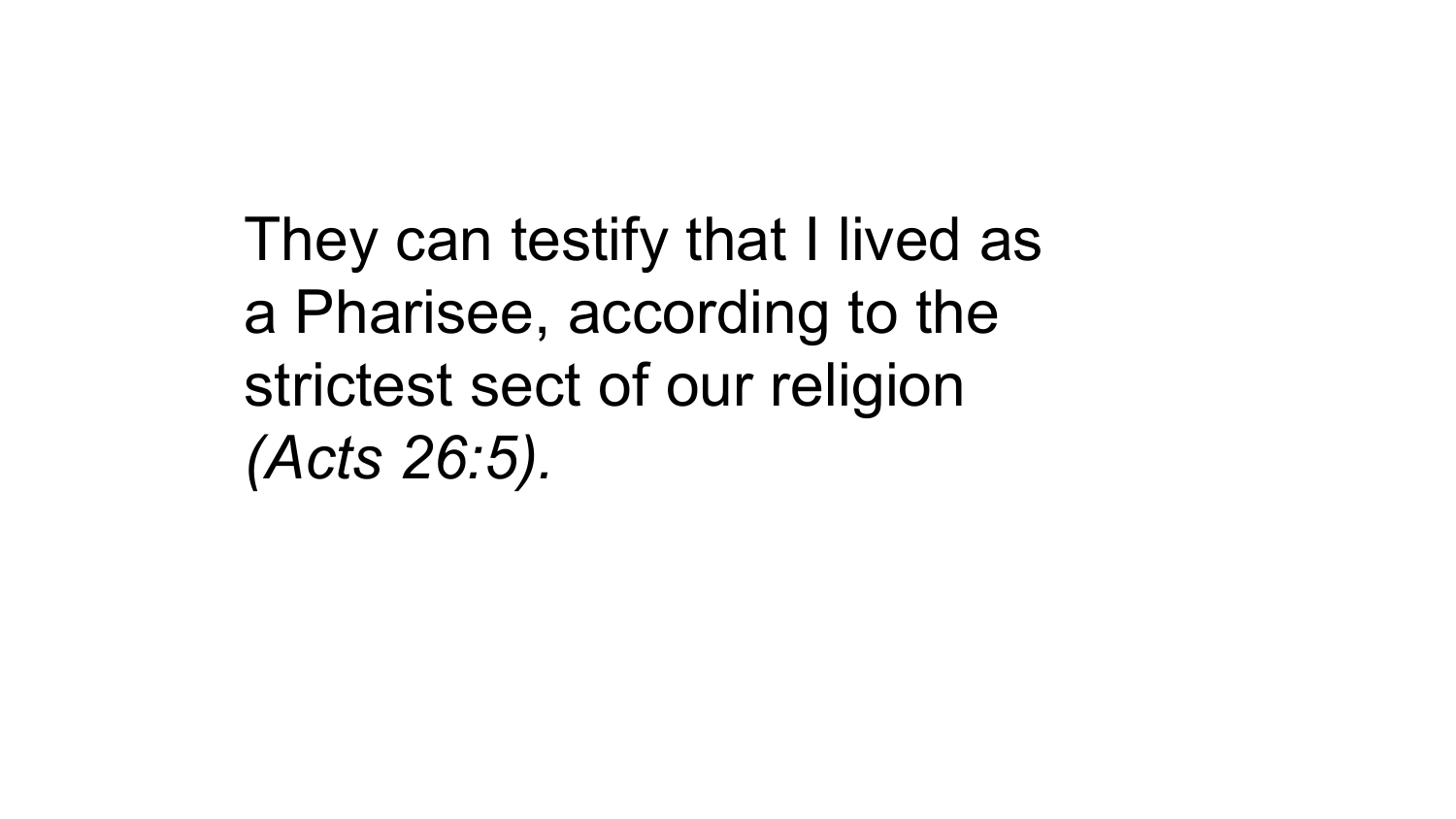Religion must ultimately be "**acceptable to God**" *(1:27).*  Otherwise, though enjoyable or comforting or impressive, it is "**worthless**" *(1:26).*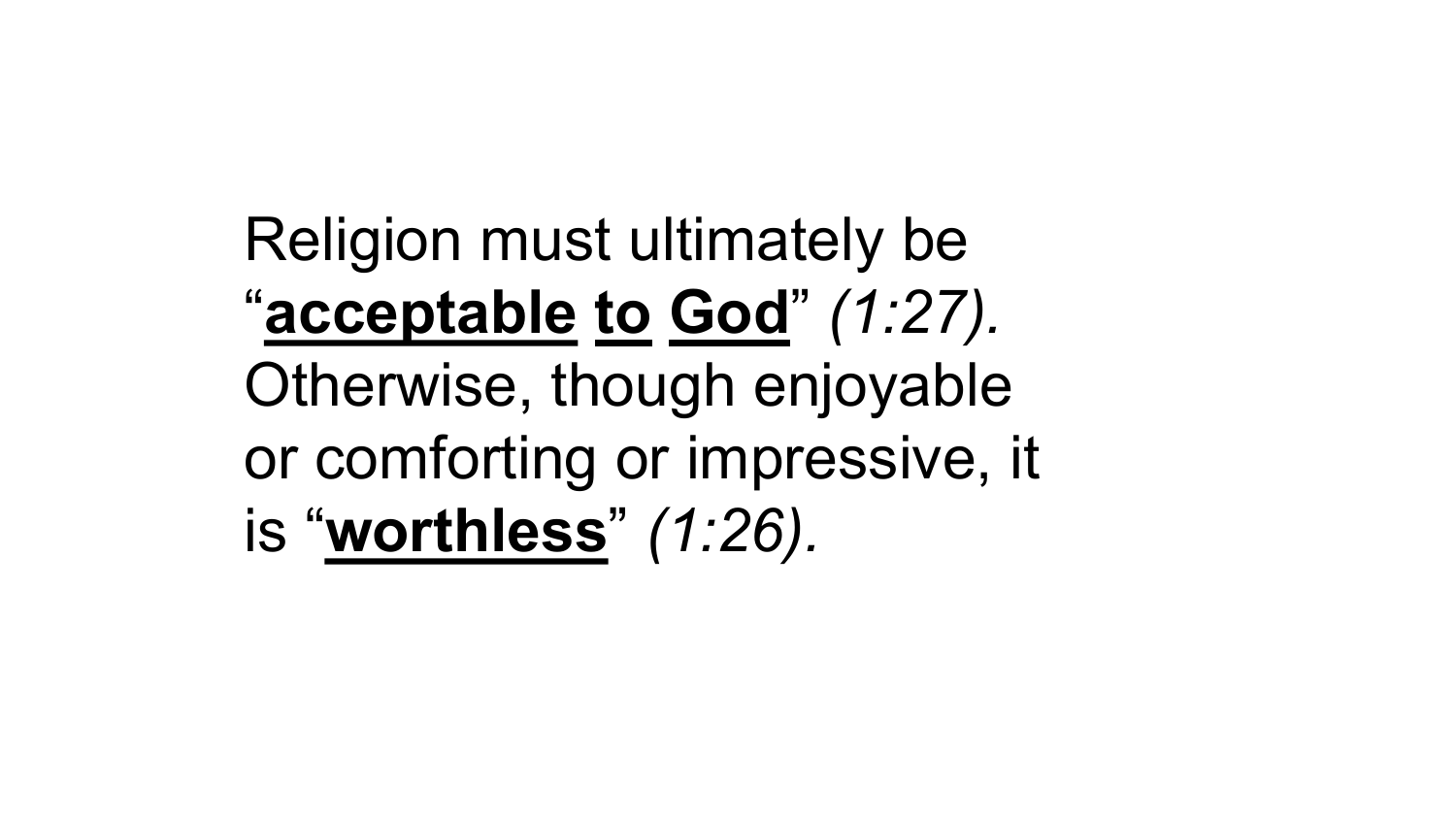## WHAT MAKES RELIGION ACCEPTABLE TO GOD?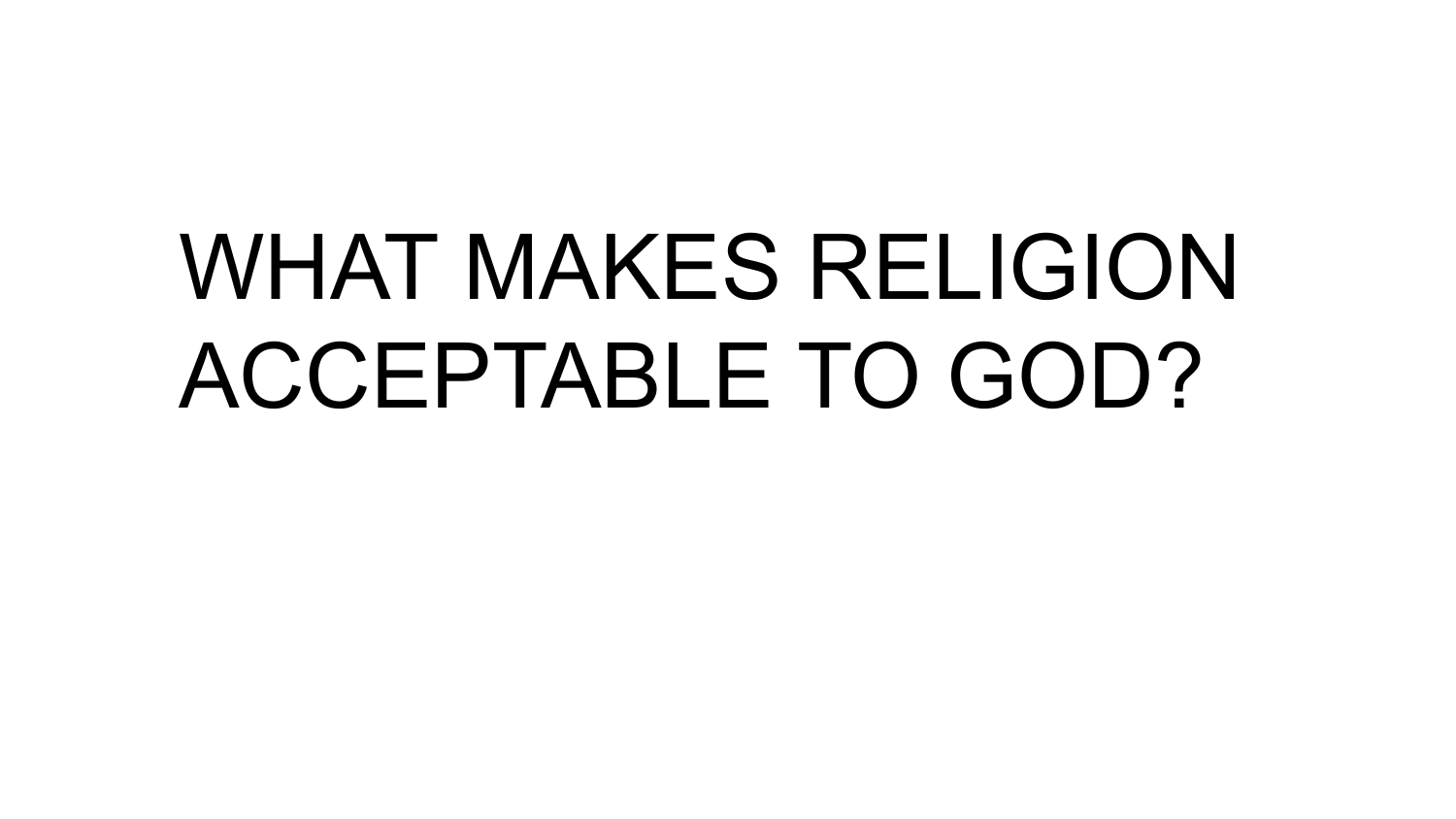The CHRISTIAN religion is quite meaningless apart from FAITH, since only FAITH can initiate an actual **relationship** with GOD!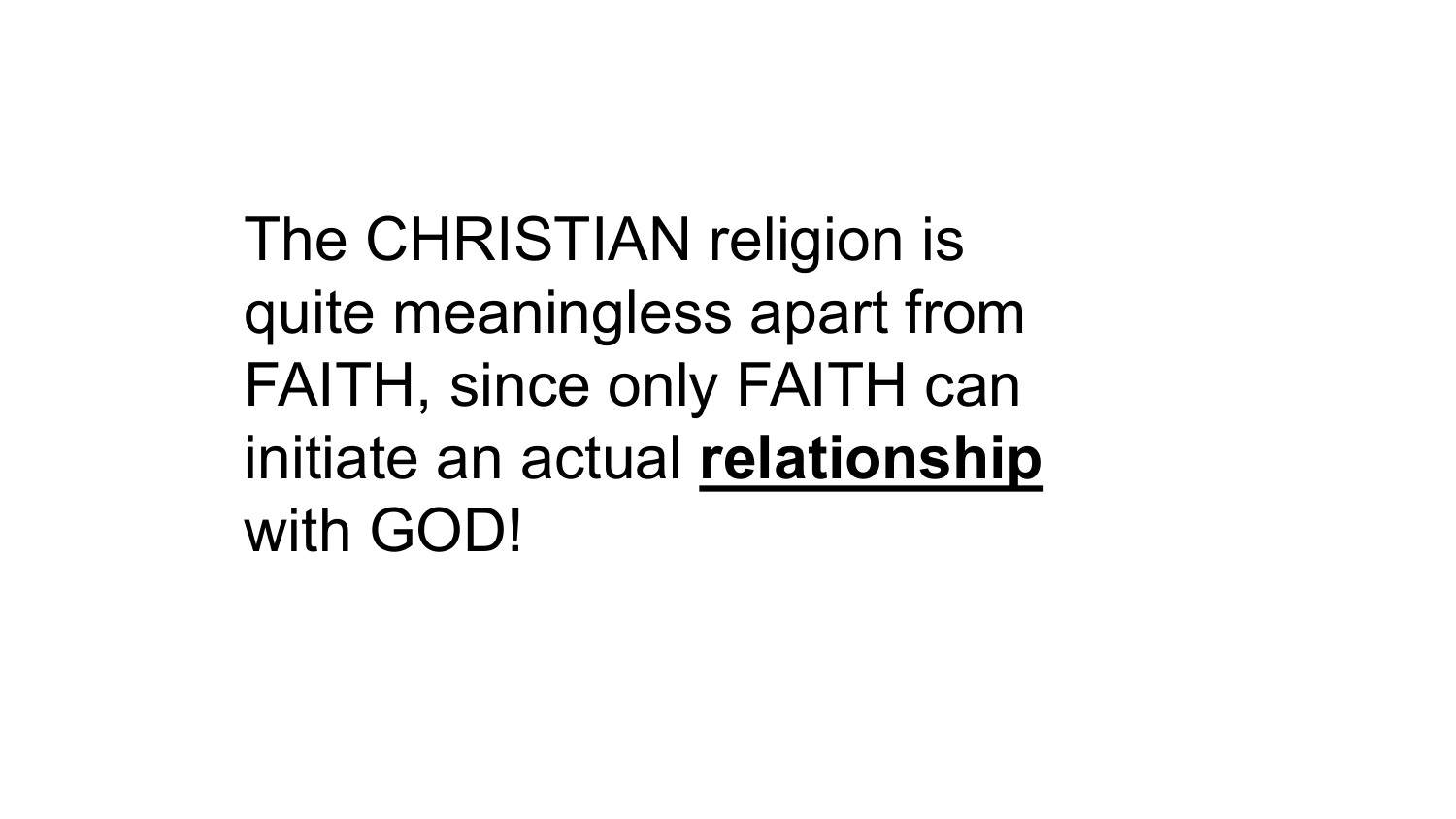It is quite popular to bash religion as if it is opposed or contradictory to "relationship." Not so. The reality of FAITH sparks relationship and infuses religion.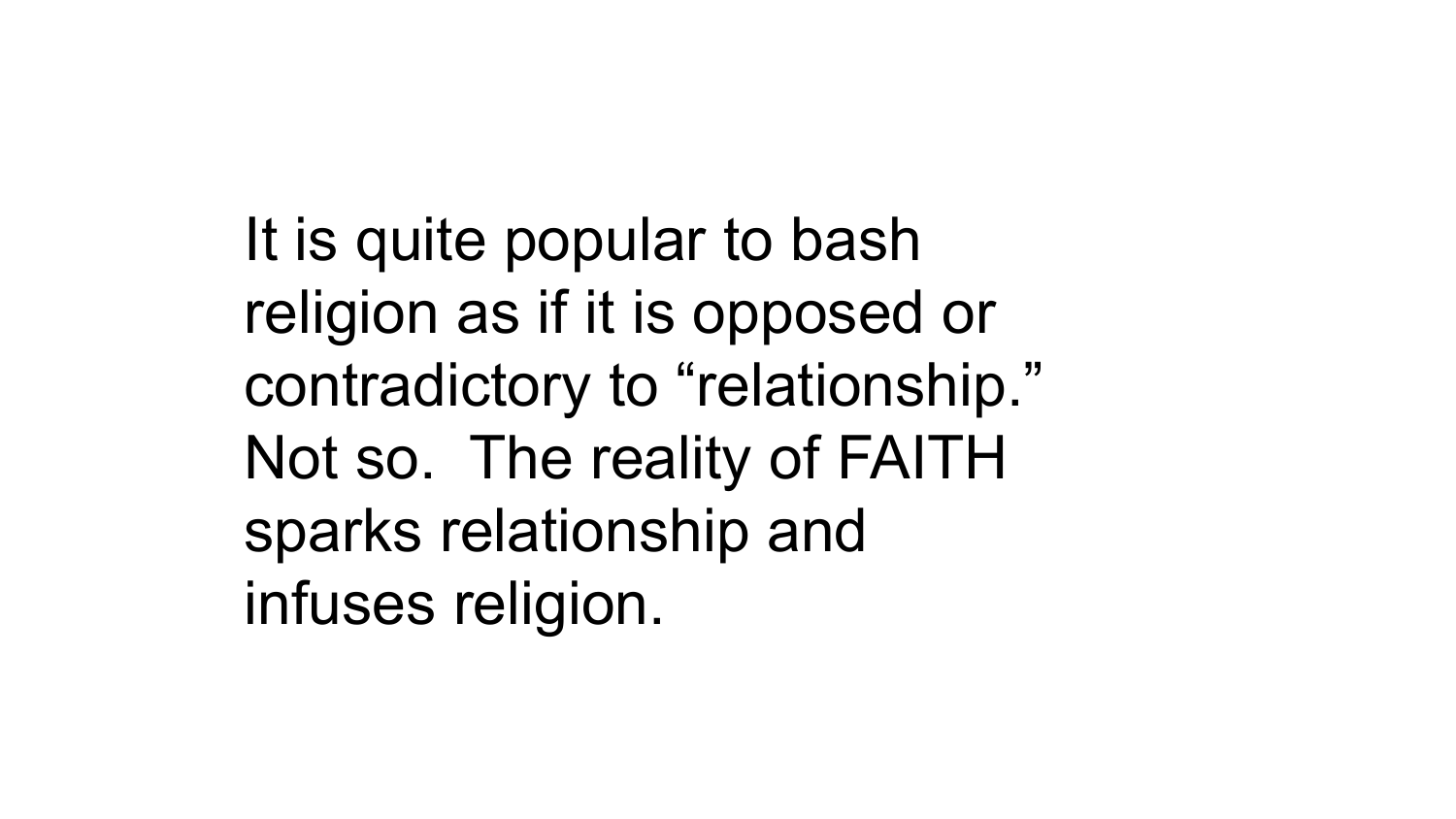FAITH cannot be simply an intellectual assent or acknowledgement of God's existence. It only starts there.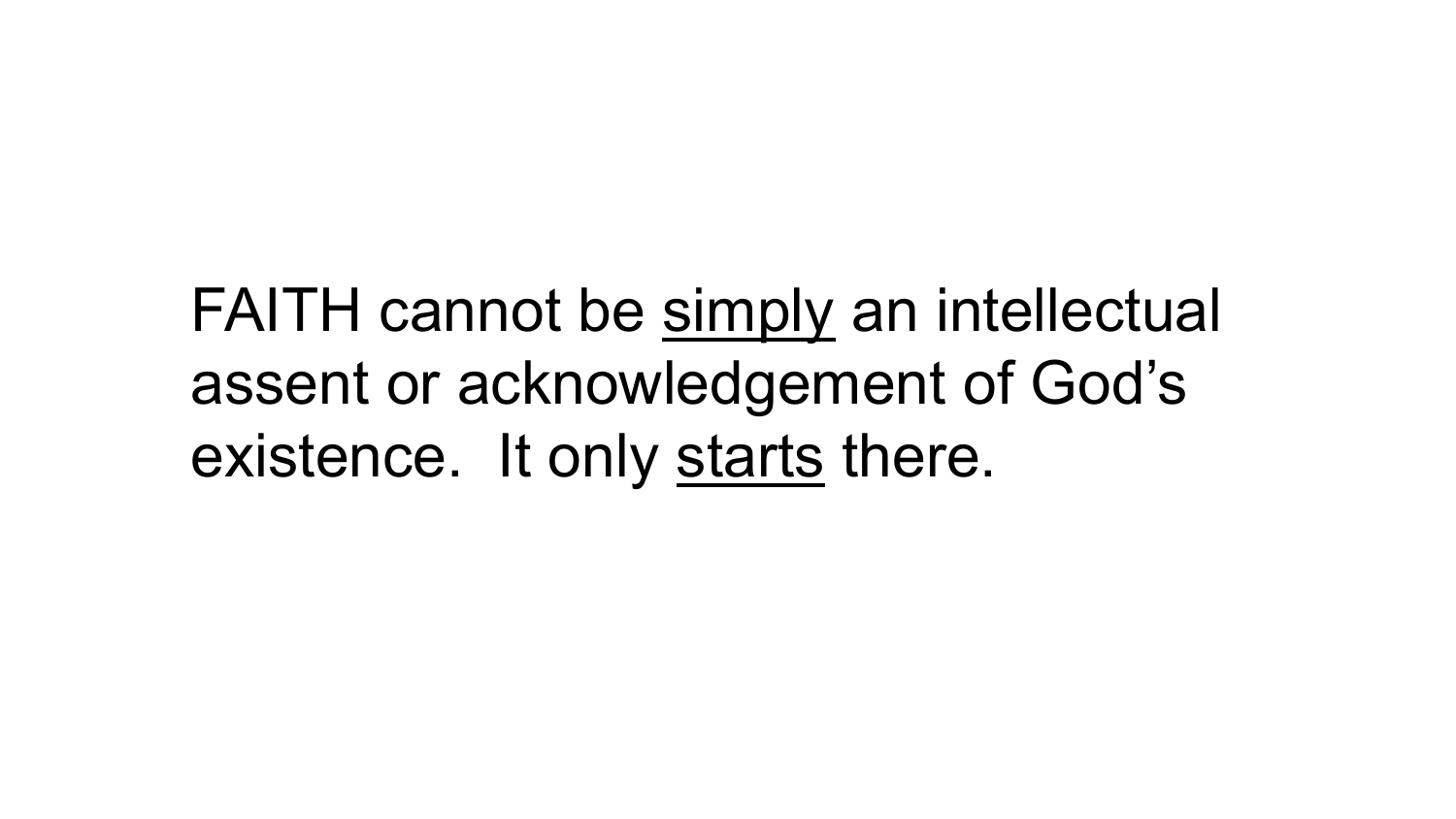#### Acknowledging God, I reject **self-centered**, **horizontal** living. THIS IS FAITH!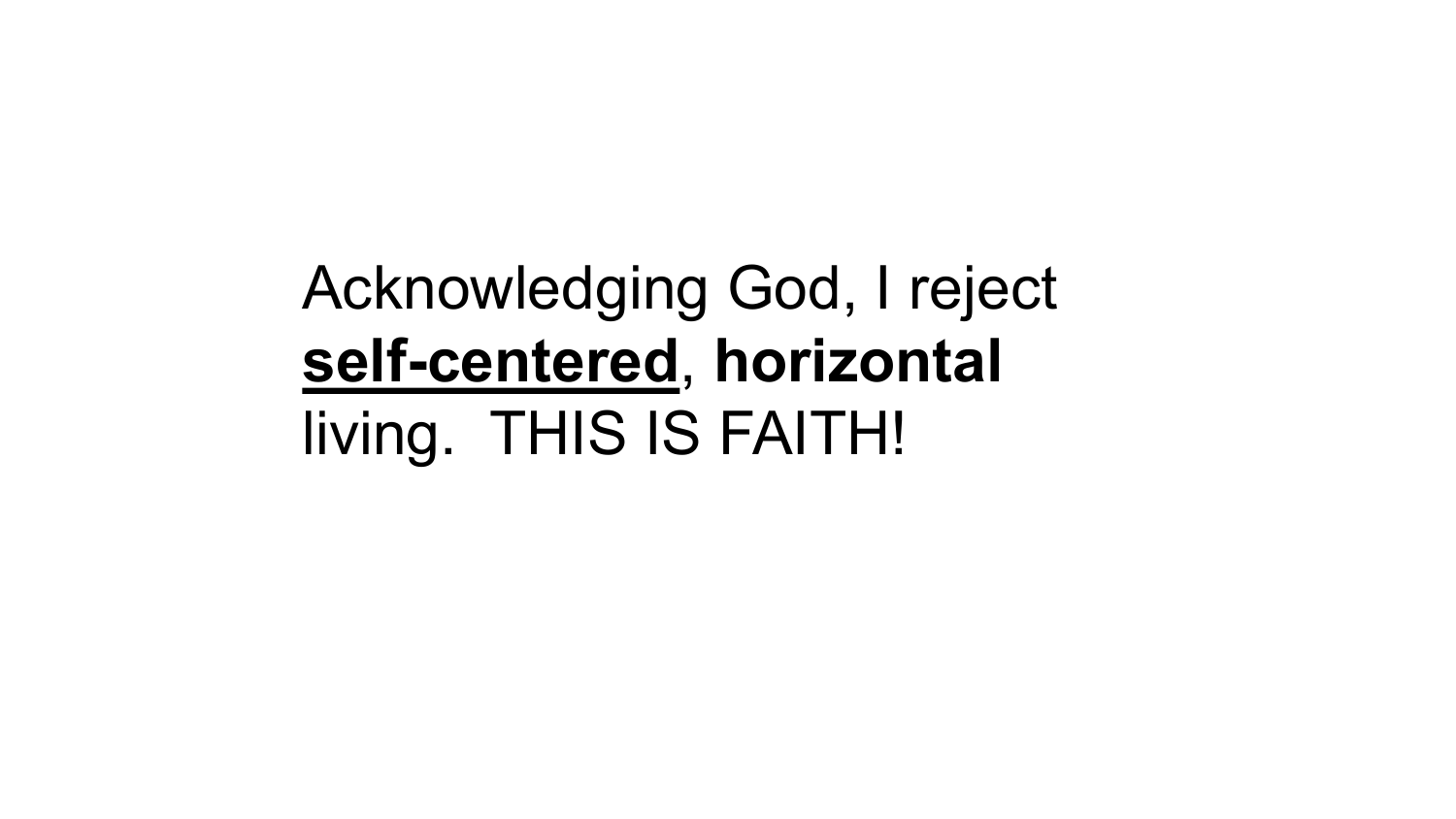### Acknowledging God, I turn TOWARD him with the goal of **pleasing**, **loving**, and **trusting** God. THIS IS FAITH!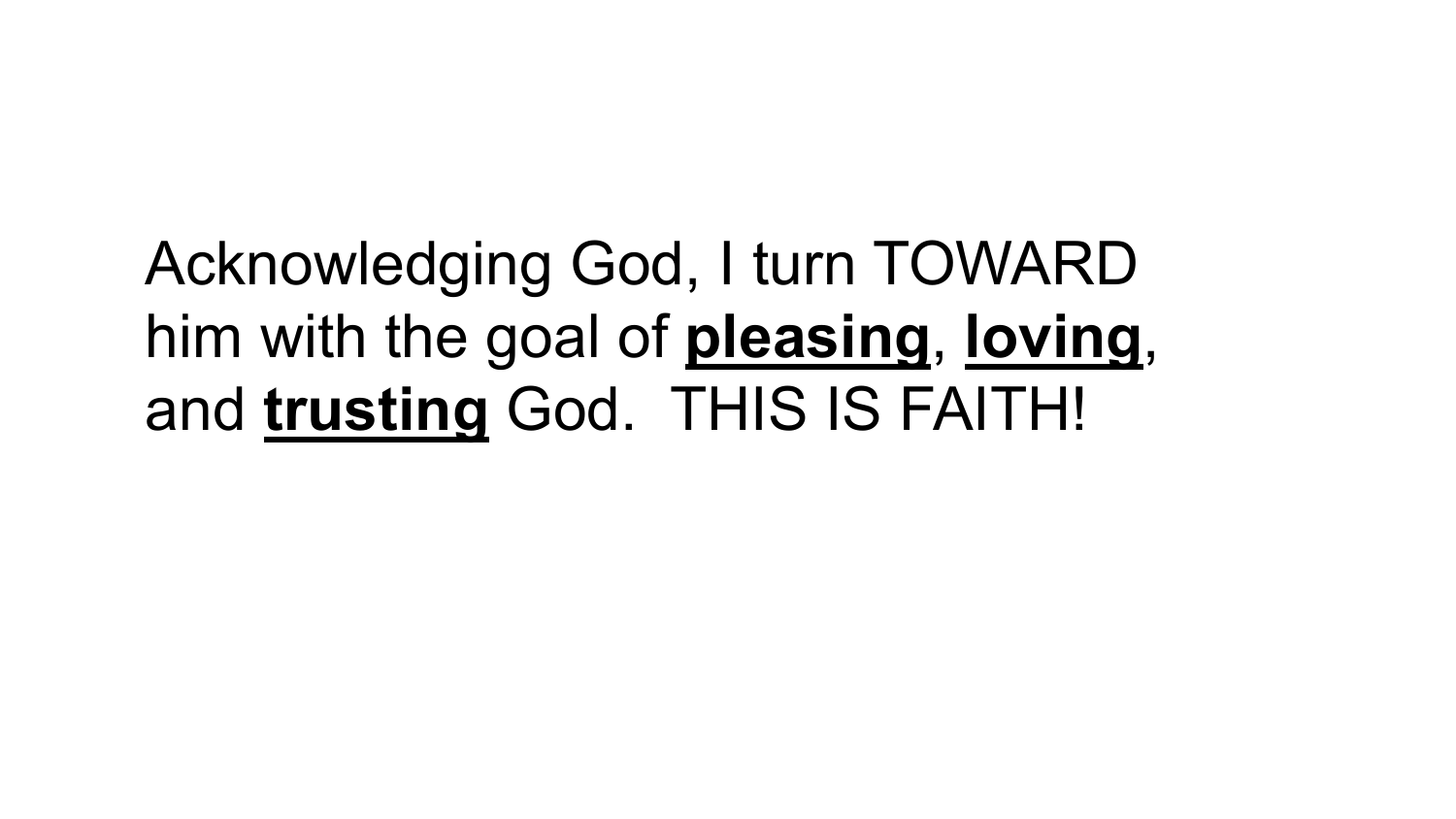A flurry of "religion" without this ingredient (faith) is meaningless.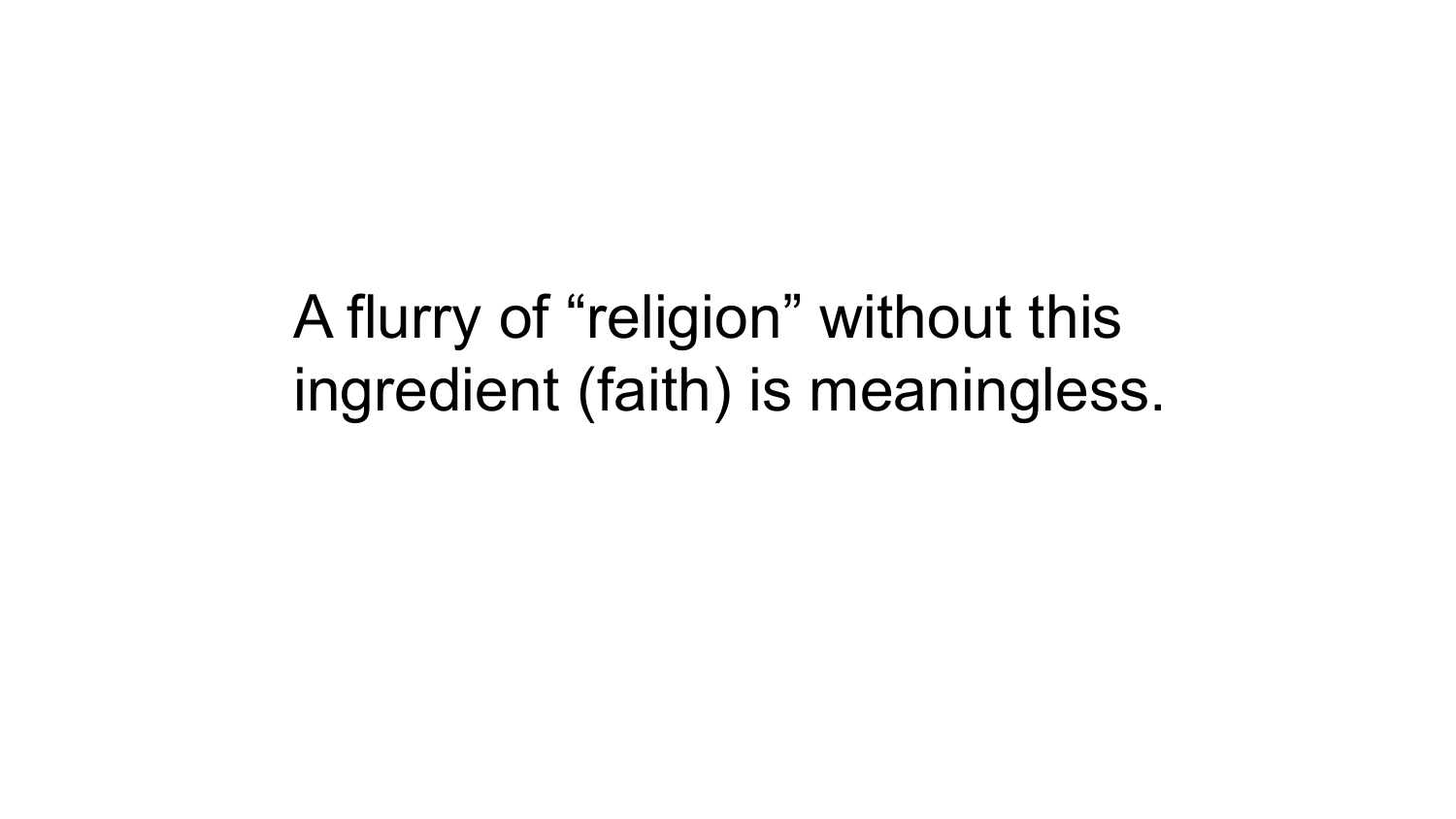### WHAT MAKES RELIGION ACCEPTABLE TO GOD? a) Faith b) Motive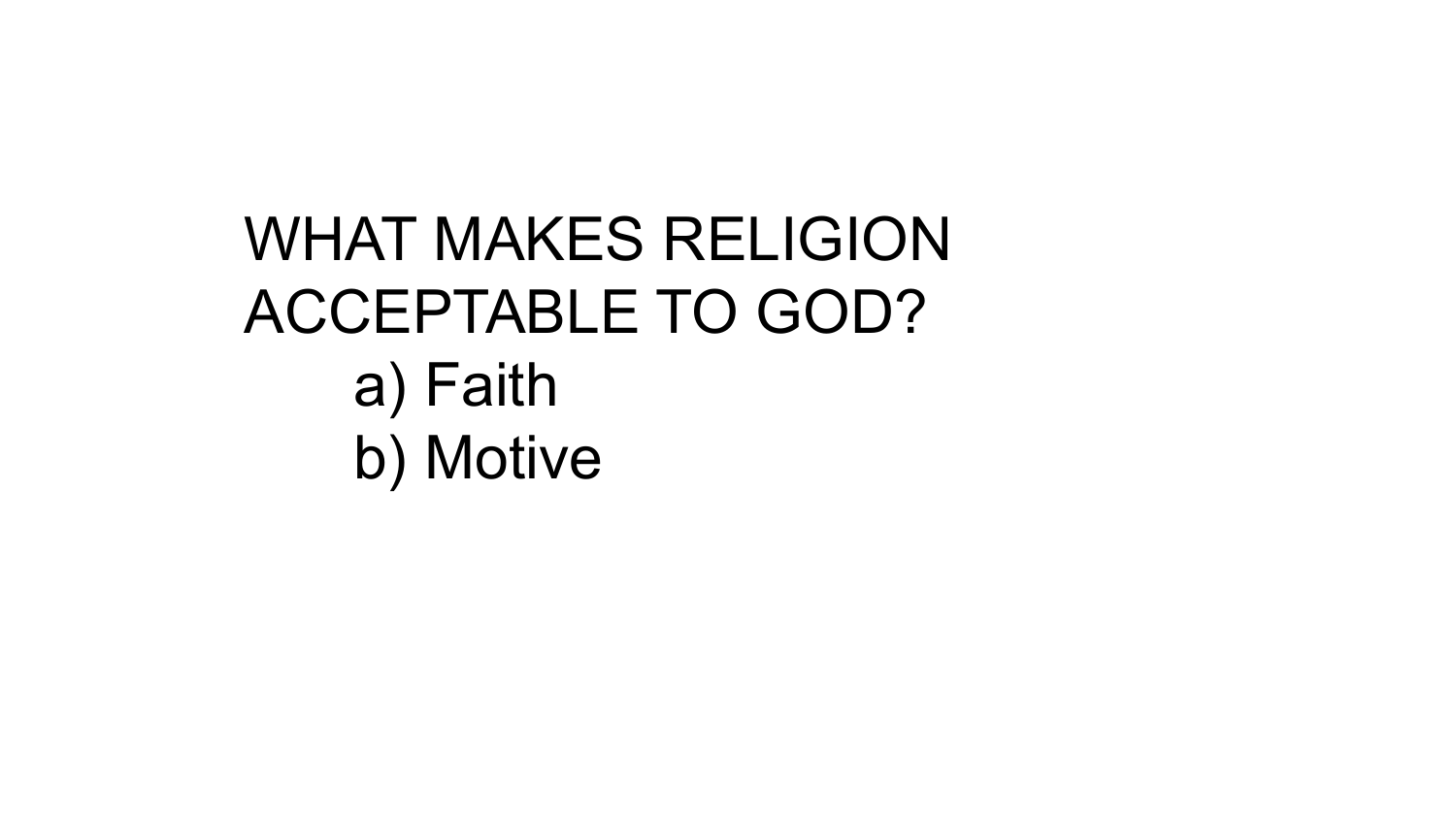True motives are **honorable** and **genuine** to God. Motives may be faked or disguised to man, but never to God.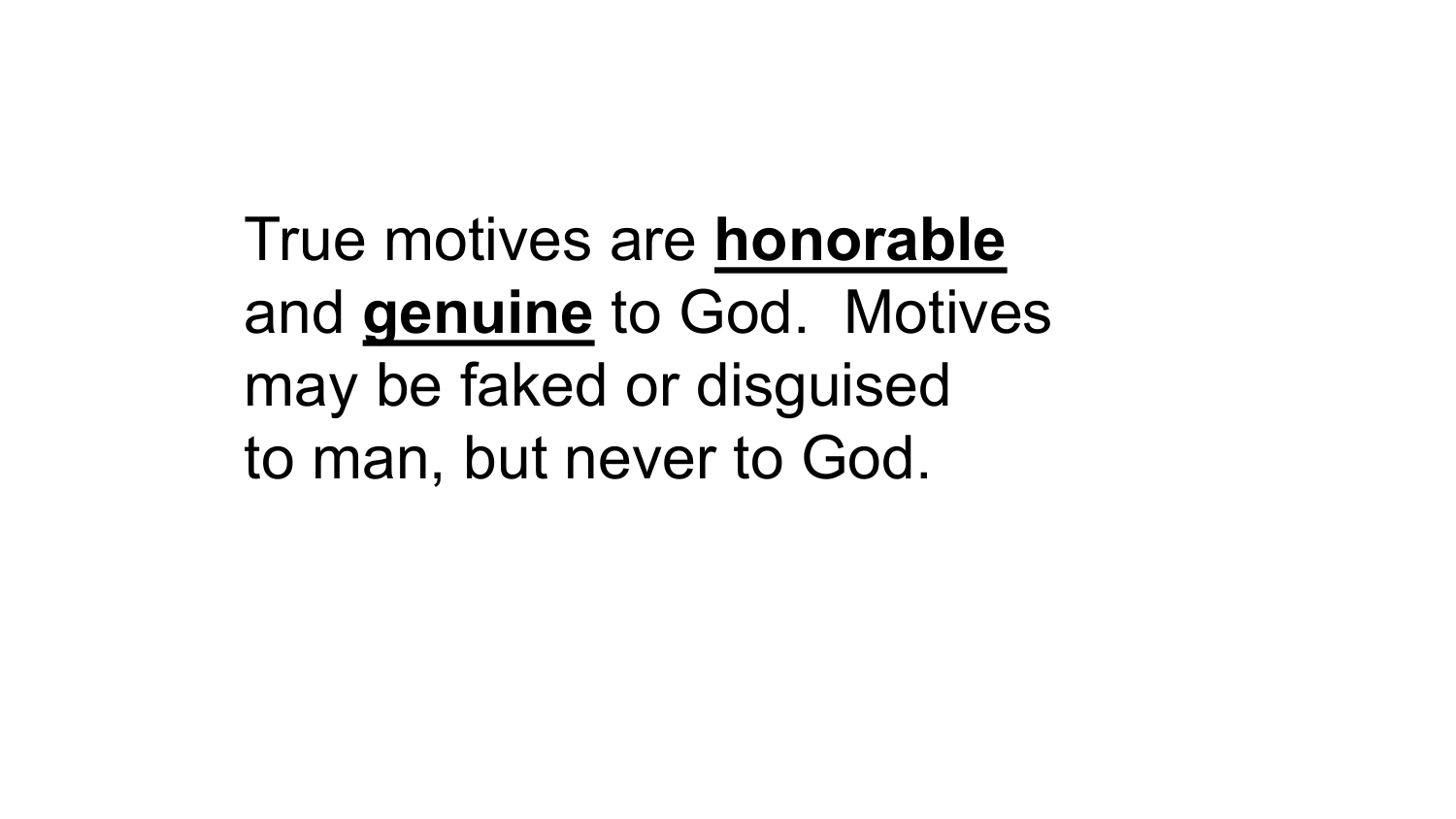### *(vs. 26)* The motive of honoring God is shown in **self control** (specifically "speech")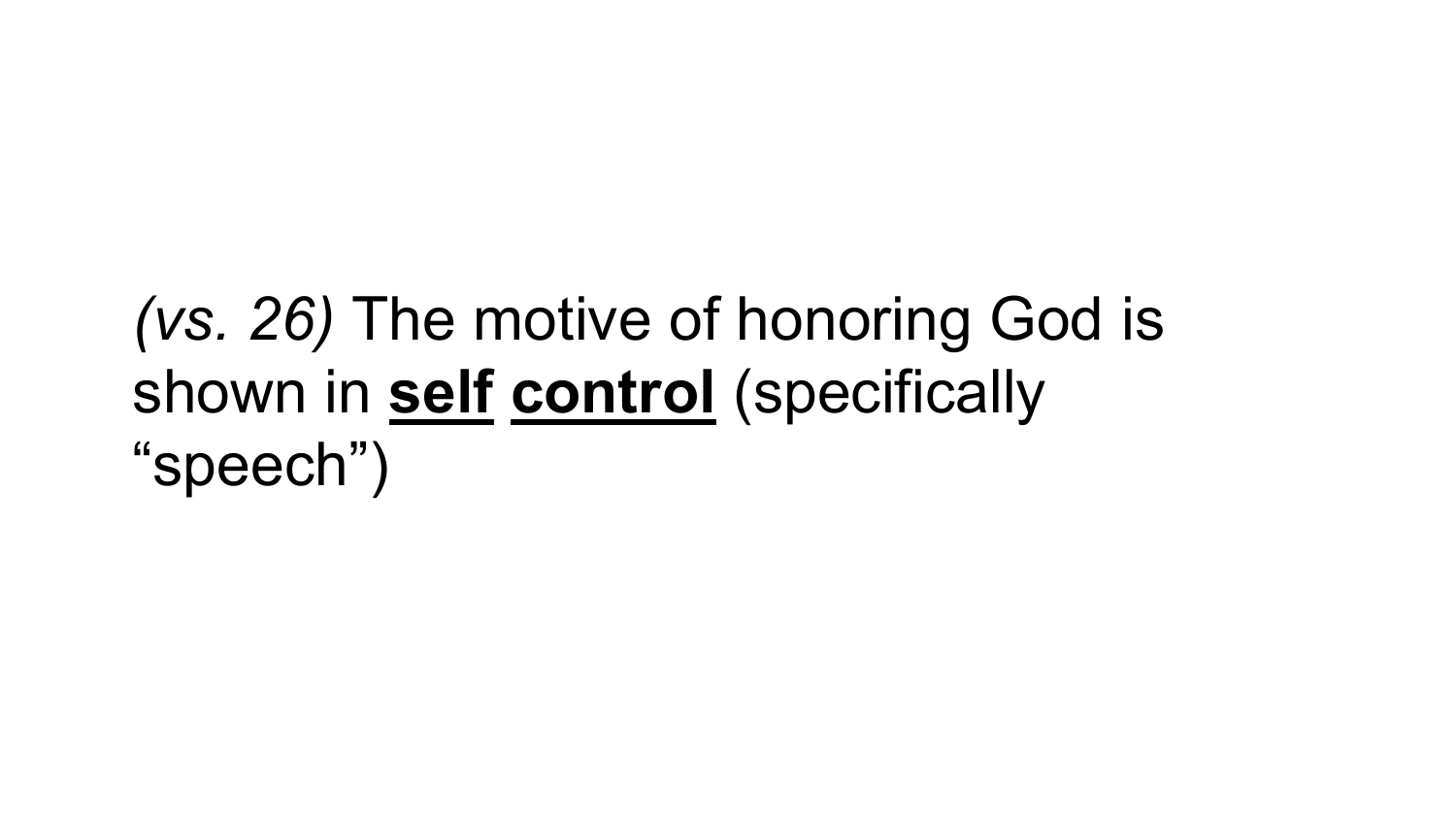*(vs. 27)* The motive to honor God is shown in **mercy** (specifically toward those who could not repay you)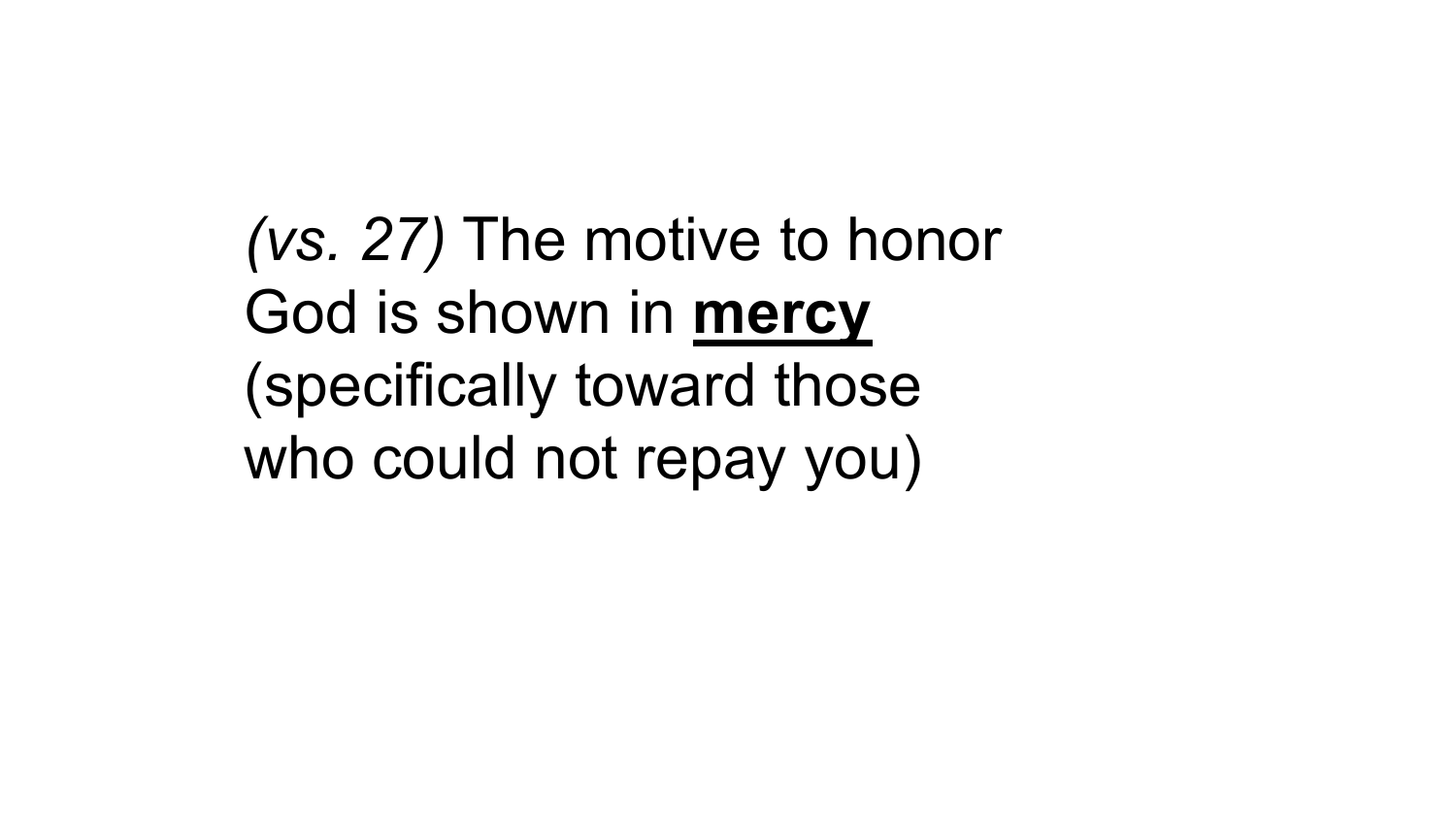*(vs. 27)* The motive to honor God is shown in **dedication** i.e. guarding against the pull of the world that would separate me from God)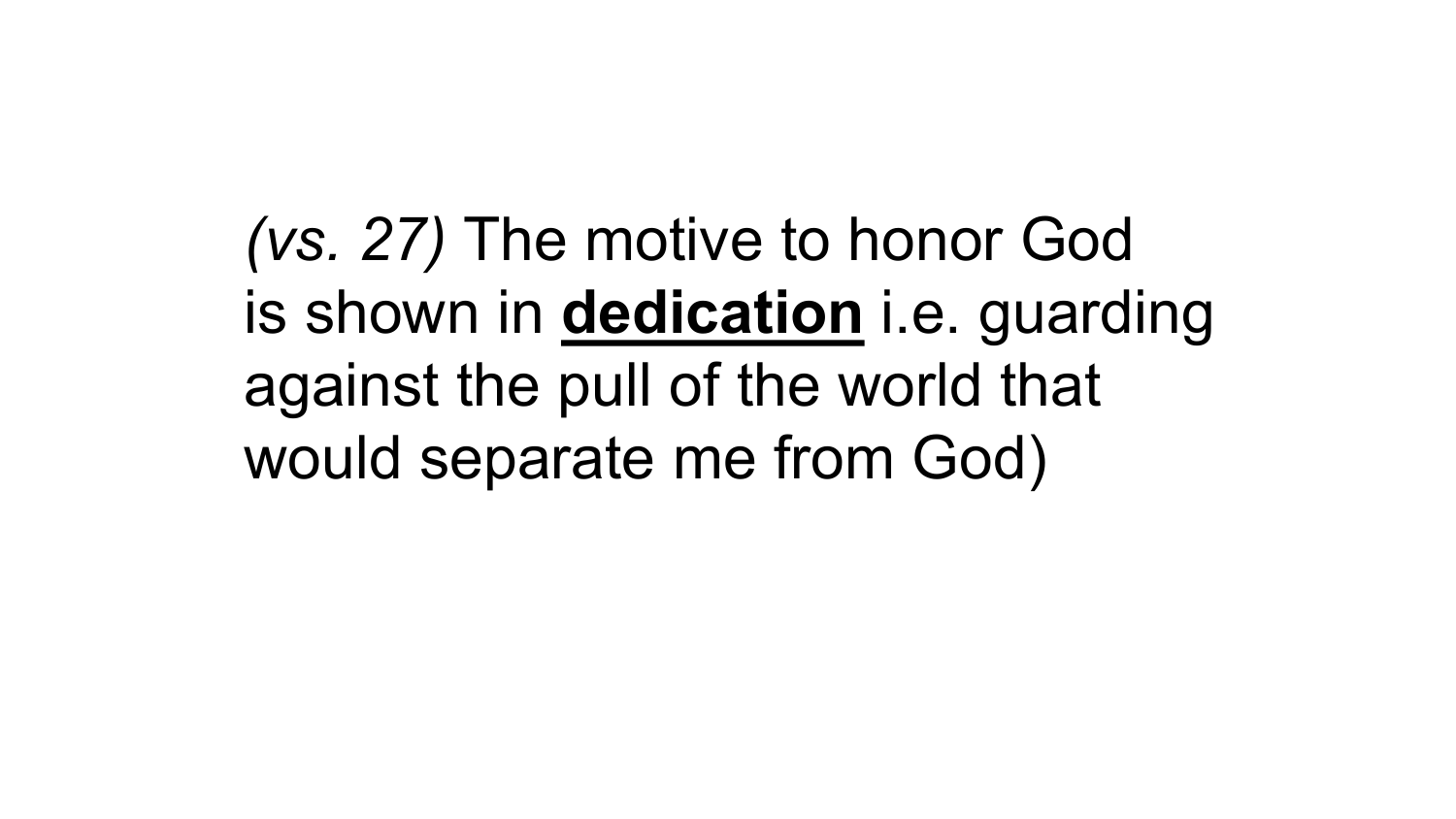"World" – system of manmade philosophy/politic/culture that will not admit God to the table. Looks "forward," but never "upward." Actually under the sway of Satan.